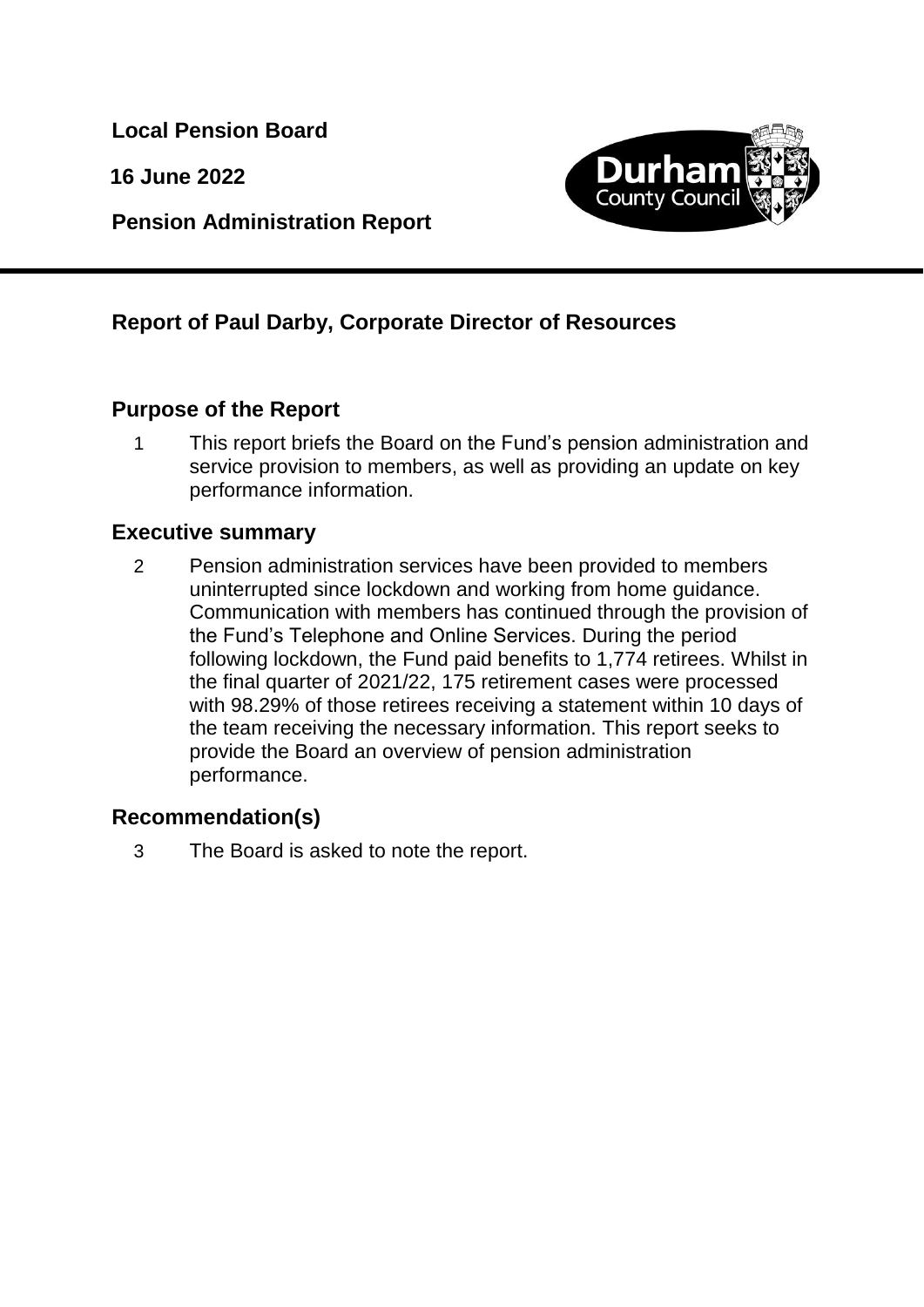## **Background**

4 This report provides an update to the Board on pensions administration performance, its key communications with members, and any issues impacting the service provided to scheme members.

## **Key Performance Indicators (KPIs)**

- 5 Included in Appendix 1 are a number of Performance Indicators, with the aim of making the Board aware of administration performance in key areas. Reporting is included for the final quarter of 2021/22, ie. up to 31 March 2022. The data covers services to members in respect of retirement, deferment (leaving scheme before pension payable), Helpline support, and Online services.
- 6 In the final quarter, the administration team processed 175 retirement cases. Measured in line with the Disclosure requirement of providing scheme members a statement containing retirement information within one months of retirement, the Fund met this target in 87.43% of the 175 cases. The majority of failures were as a result of late information from employers. In respect of performance within the administration team's control, the Fund provided a statement containing retirement benefit information within 10 days of receiving all required information in 98.29% of cases in the quarter.
- 7 In respect of deferment cases, in line with Disclosure requirements the Fund provided 371 early leavers information as to their rights and options available. Of the 371 deferment cases, 98.65% of these cases were within one month of the Fund being notified of an early leaver.
- 8 During the third quarter, the pension administration team received 1,504 telephone calls to the Fund's Helpline. Of these calls, the team answered 98.50% of scheme members' calls first time. In respect of Online services for members, 15,995 members have registered for the Fund's Pensions Online portal, where 18,733 online calculations have been completed, 11,061 changes have been transacted and 1,898 secure messages have been sent.
- 9 It is proposed that the KPI reporting provided to the Local Pension Board is expanded during 2022-23 to reflect KPI data on pension transfers, estimates, and deaths. Reporting will commence from 1st April, though the first full quarter of data (to  $30<sup>th</sup>$  June) will not be available until the Board's September meeting.
- 10 Recognising the key role played by the Fund's participating employers in delivering services to members, the Fund recently commissioned training tailored for those employers. The three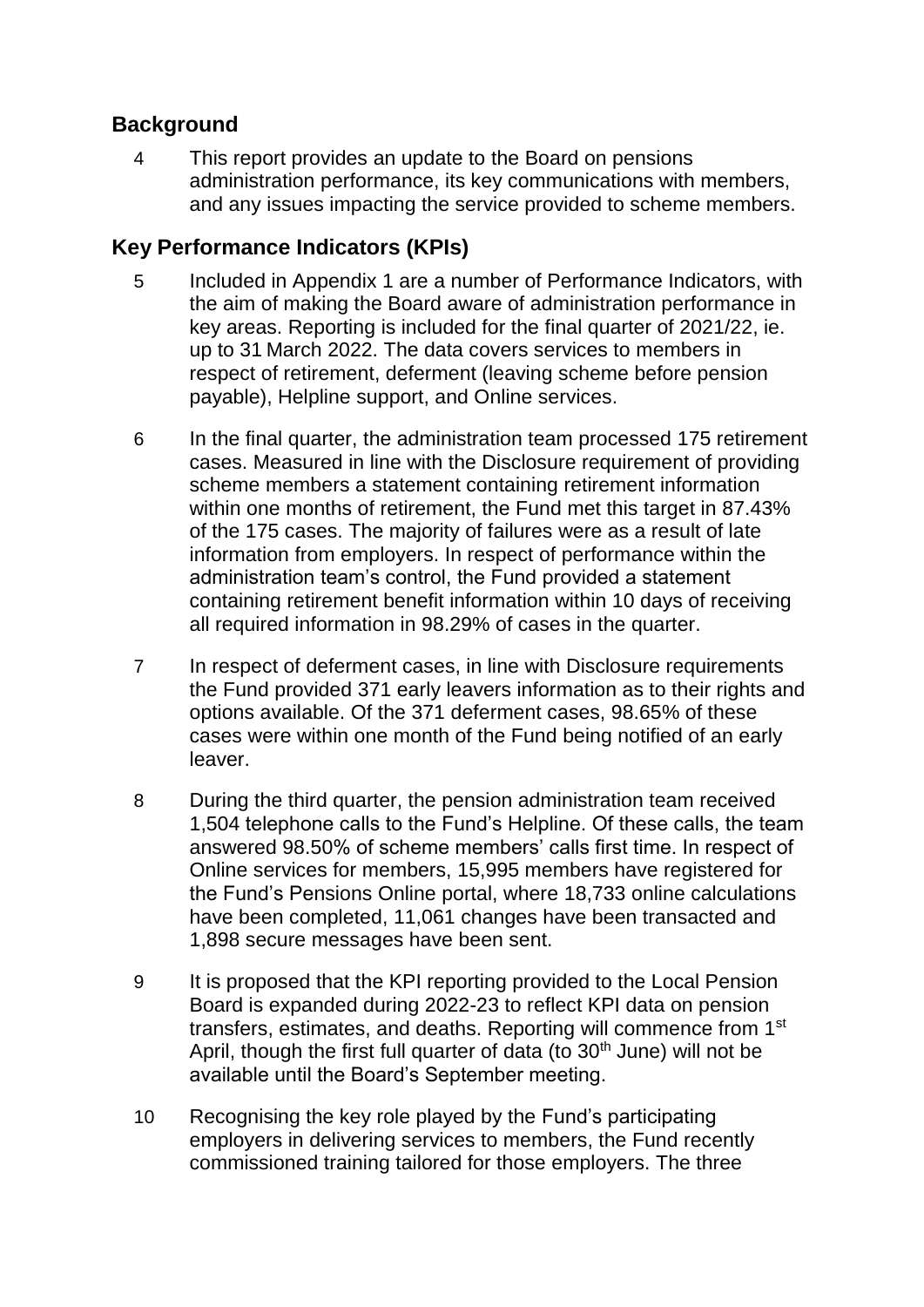training sessions provided an overview of Fundamental Employer Responsibilities, Ill Health Retirements, and Pensionable Pay respectively. 90 places were booked by employers across the three sessions. Feedback from the sessions has been positive.

#### **Services to members during Lockdown**

- 11 From the beginning of the covid-19 crisis and UK lockdown, the pension administration team worked from home. During that time, the Fund's Telephone Helpline, Pensions Online portal and email inbox were available to members uninterrupted. Since commencing working from home, the team processed 1,774 retirements (lump sums paid, new pensioner payroll records created), benefits were paid to 1,282 bereaved families, and 392 transfers were paid in or out.
- 12 From mid-September the Team returned to the office on a hybrid basis but in line with work from home guidance, the Team returned to home-based working in mid-December. The Fund's teams have again returned to the office on a hybrid basis and continue to deliver services on a business as usual basis.

## **Prudential**

- 13 Members of the LGPS are able to increase their benefits through an Additional Voluntary Contribution (AVC) facility. As such, each Administering Authority is required to have arrangements with an AVC provider (often an insurance company or building society). Durham County Council Pension Fund offers its members two providers: Prudential and Standard Life.
- 14 It was reported to the Board previously, that one of those providers, Prudential, has recently introduced a new ICT system across its business. The implementation has resulted in delays for members who have invested through Prudential. In particular, claims for cash at retirement, and the processing of contributions had been delayed. Board Members were previously provided with a copy of communications received from Prudential.
- 15 The Fund is cautiously optimistic of improvement in the service received. Whilst issues remain with scheme members reporting extensive waiting times to their calls to Prudential., performance overall has improved with scheme members' contributions being allocated more quickly and remaining up to date. Disinvestment timescales have also improved and are currently within the 30-day SLA. The Fund has received delayed accounting information – an issue affecting LGPS clients of Prudential across the country.